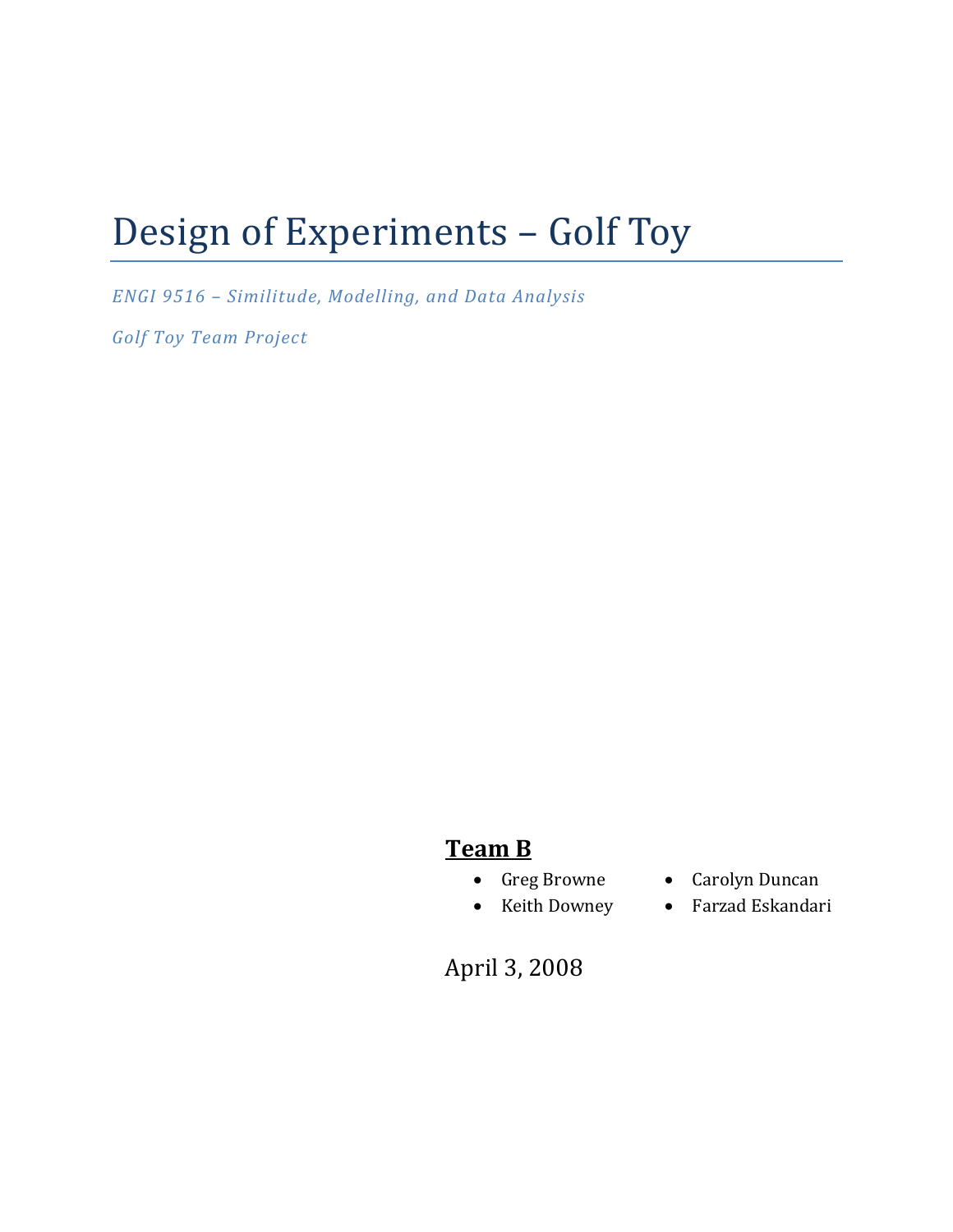# **Table of Contents**

| $\label{lem:1} \mbox{Introduction} \,\, \ldots \,\, \ldots \,\, \ldots \,\, \ldots \,\, \ldots \,\, \ldots \,\, \ldots \,\, \ldots \,\, \ldots \,\, \ldots \,\, \ldots \,\, \ldots \,\, \ldots \,\, \ldots \,\, \ldots \,\, \ldots \,\, \ldots \,\, \ldots \,\, \ldots \,\, \ldots \,\, \ldots \,\, \ldots \,\, \ldots \,\, \ldots \,\, \ldots \,\, \ldots \,\, \ldots \,\, \ldots \,\, \ldots \,\, \ldots \,\, \ldots \,\, \ldots \,\, \ldots \,\, \ldots \,\,$ |  |
|------------------------------------------------------------------------------------------------------------------------------------------------------------------------------------------------------------------------------------------------------------------------------------------------------------------------------------------------------------------------------------------------------------------------------------------------------------------|--|
|                                                                                                                                                                                                                                                                                                                                                                                                                                                                  |  |
|                                                                                                                                                                                                                                                                                                                                                                                                                                                                  |  |
|                                                                                                                                                                                                                                                                                                                                                                                                                                                                  |  |
|                                                                                                                                                                                                                                                                                                                                                                                                                                                                  |  |
|                                                                                                                                                                                                                                                                                                                                                                                                                                                                  |  |

# **Table of Figures**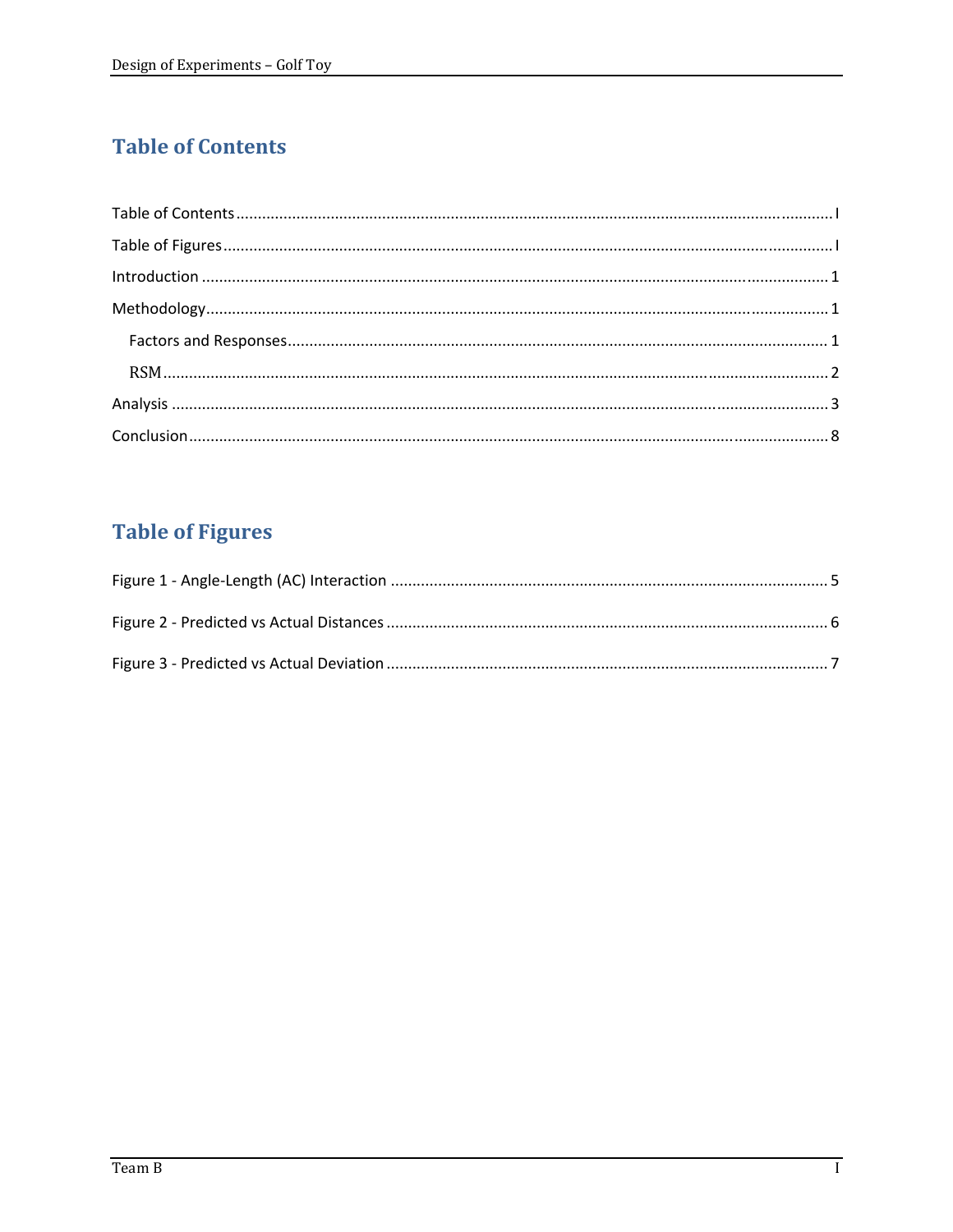### **Introduction**

The DOE Golfer toy was invented by Dr. Leonard Lye to teach DOE (Design of Experiments) to students. The aim was to find a statistical model that predicted the operating conditions required to shoot a golf ball to within 5 cm of any target. The DOE Golfer toy is capable of changing the length of club, the angle of swing and the weight of the club. Assuming that the machine was to be used on the same ground with the same ball, it was possible to eliminate 2 factors – the type of ball and the type of ground.

A golf tournament was organized and the teams were given 2 weeks to practice and develop their model(s). The tournament consisted of two parts – first the teams were required to shoot the ball toward a line and maintain a tolerance of 2 cm. Secondly, 3 holes were determined and each team proceeded to shoot their ball toward the hole. For each group, the number of strokes to accomplish each hole was accumulated and, at the end, the team with the least number of strokes was the winner.

## **Methodology**

#### **Factors and Responses**

In order to accurately shoot the ball the required distance using the golfer toy, a number of factors had to be considered. The four factors investigated were pull back angle of the shooting arm, length of the shooting arm, weights attached to the shooting arm, and direction that the golfer is facing. The angle, length of shooting arm and weight were identified for investigation because they all directly affect the force applied to, and resultant distance travelled by, the ball. Direction and location of the holes were considered because of the significant contours in the floor of the faculty lounge. These contours could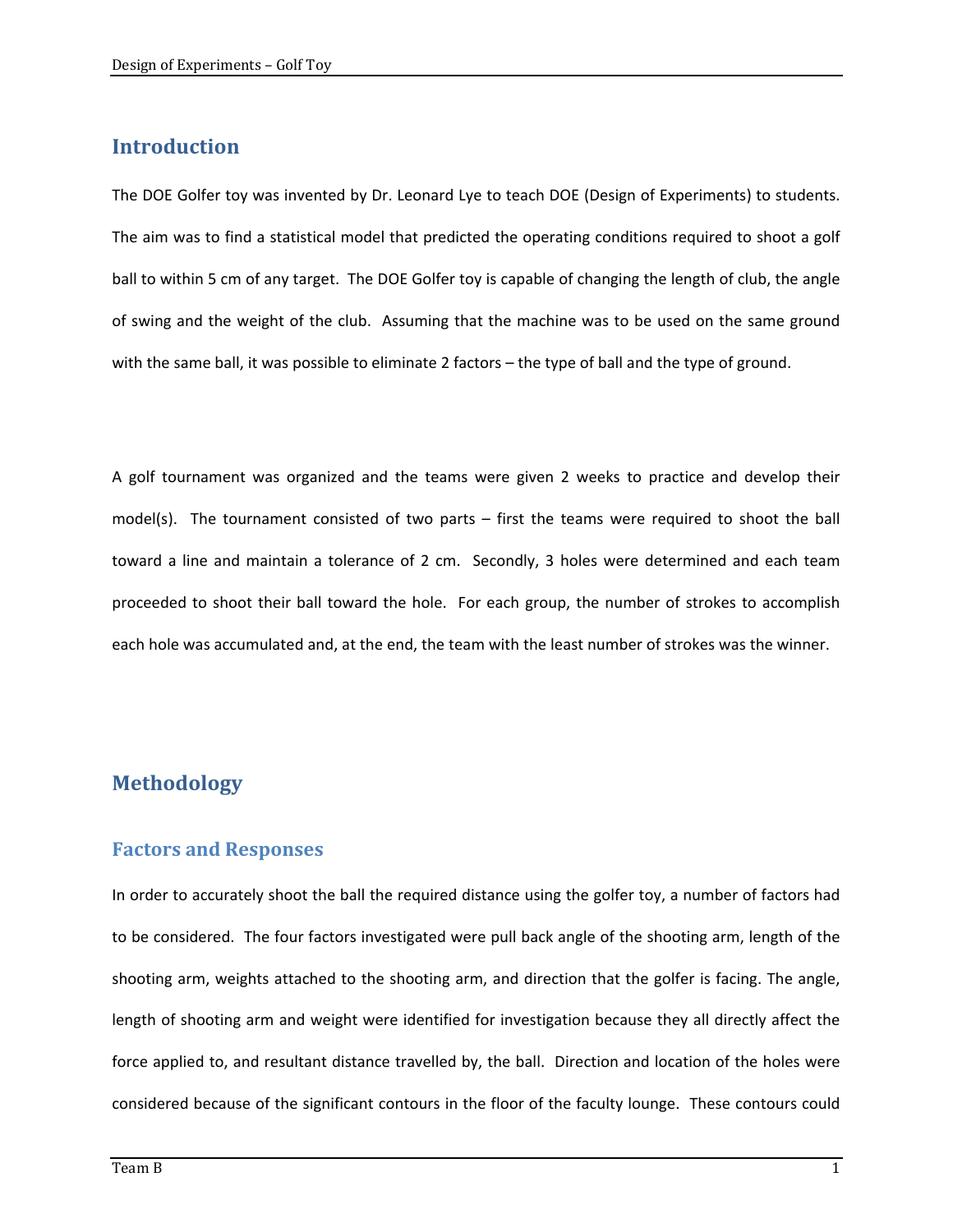potentially affect both distance and deviation of the ball when struck. Factors and their chosen levels are listed in Table 1. Levels for all factors were chosen in an attempt to maximize the types of shots that the model could accurately predict. The angle and direction were

| <b>Factor</b>                             | Range     |  |  |  |
|-------------------------------------------|-----------|--|--|--|
| Angle (deg)                               | 10-70     |  |  |  |
| Length of Arm                             | 1-3       |  |  |  |
| Number of Weights                         | $1 - 3$   |  |  |  |
| Direction (deg)                           | $0 - 240$ |  |  |  |
| <b>Table 1 - Ranges of Design Factors</b> |           |  |  |  |

input into the design as numeric factors, while both length of arm and number of weights were categorical factors.

Two response variables were determined to be important in the design of the putting model; most importantly was the distance the ball traveled. Deviation was also deemed to be important because of the aforementioned contours in the faculty lounge floor. When attempting to make a shot with these contours coming into play, it was equally important to not only predict how far it will deviate from its intended path, but also accurately predict the deviation (both measured in cm).

#### **RSM**

To develop a predictive model for the golfer toy, a central composite face‐centred design was used. There are a number of reasons why this type of model was chosen over others. It was chosen over other types of CCD (central composite design) models because it did not require odd points that are not possible without significantly altering the golfer toy. Although this design is not rotatable, it is the only CCD that is viable for this experiment. Additionally, the CCD was chosen over the BBD because of it sequential nature and ease of interpretation.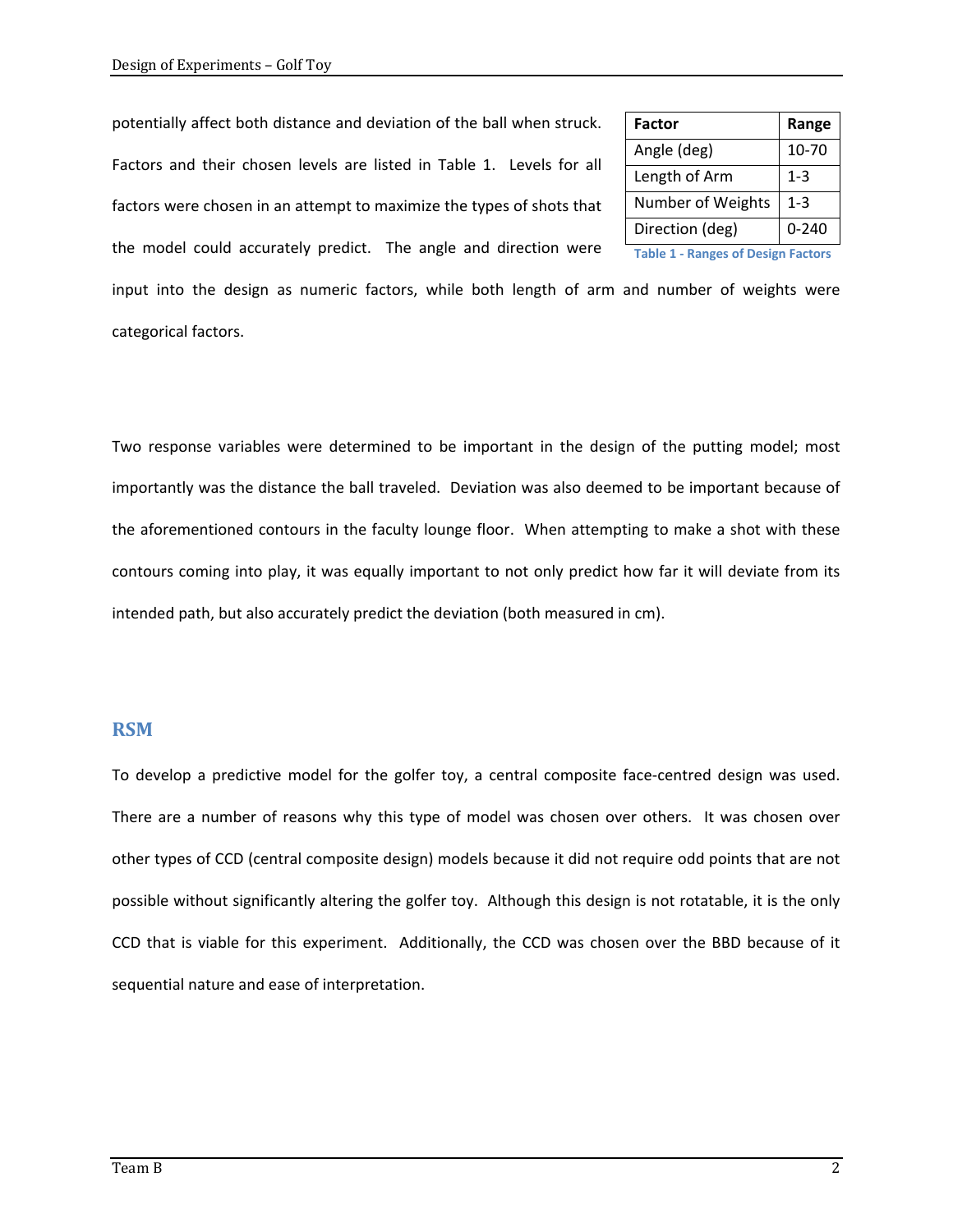Collection of the data for the model took place over two days in the faculty lounge of the Engineering Building. The design consisted of a full factorial CCD with two centre points and face-centred axial points. Two replicates of each point were performed to account for human error when shooting the golfer, for a total of 171 runs.

## **Analysis**

The initial results were analyzed, to identify any outliers. In order to do this, the suggested fit from Design-Expert™ was used to analyze the data. A square root transform was applied to the data and DFFITS and Cook's D plots were used to determine any out‐lying points. Any data points that appeared to be outliers were replicated and checked. If the new point produced a better fit, then it was used to replace the original data point.

Once all the outliers were corrected, a more thorough analysis was conducted. First the fit summary was reviewed to determine which type of model was a best fit for the data. Design‐Expert™ suggested that a 2FI model be employed; however, the quadratic model would produce a better lack of fit. The model was backward selected using a quadratic process order. The selection process removed all 2FI and quadratic terms except for the  $A^2$ , AC and AD interactions. That left the model with the following factors: A, B, C, D, AC, AD and A<sup>2</sup>. The p-value for the A<sup>2</sup> term was greater than 0.05 and was therefore removed from the model. This left a 2FI model with backwards selection, which was the suggested model by Design‐Expert™.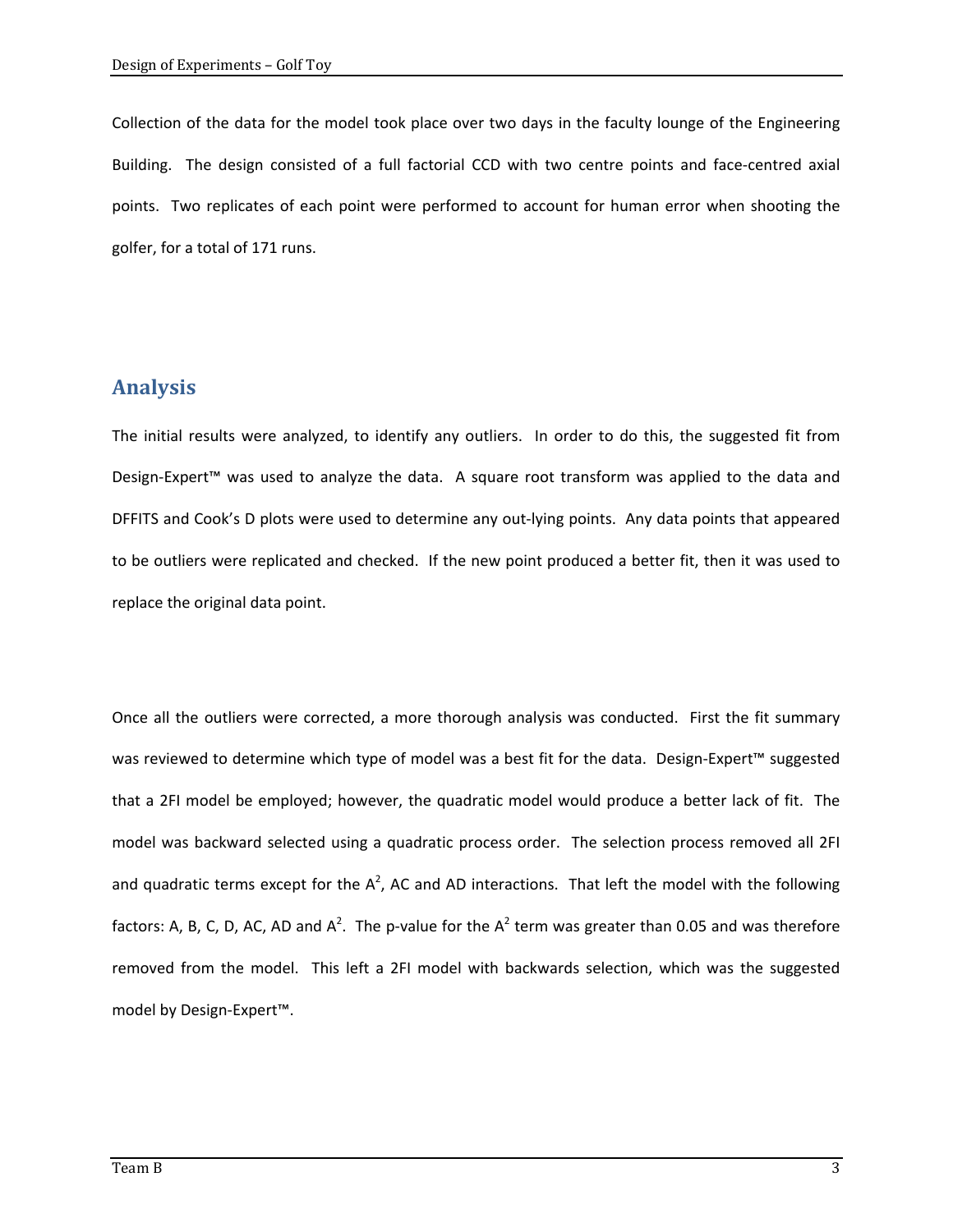The results of the ANOVA of the distance data (with a square root transform) are shown in Table 2. The ANOVA shows that the model is significant with the most important factors being angle and arm length. There is also a strong interaction between the arm length and angle. The lack of fit and error terms are not significant and have a large number of degrees of freedom. These all indicate a more than adequate model for the DOE Golf Toy.

| <b>Source</b>      | Sum of<br><b>Squares</b> | df  | <b>Mean</b><br><b>Square</b> | F<br>Value | p-value<br>Prob > F |
|--------------------|--------------------------|-----|------------------------------|------------|---------------------|
| Model              | 6394                     | 10  | 639                          | 678        | < 0.0001            |
| A-Angle            | 5580                     | 1   | 5580                         | 5914       | < 0.0001            |
| <b>B-Direction</b> | 53.7                     | 1   | 53.7                         | 56.9       | < 0.0001            |
| C-Length           | 504                      | 2   | 252                          | 267        | < 0.0001            |
| D-Weights          | 137                      | 2   | 68.7                         | 72.9       | < 0.0001            |
| AC                 | 103                      | 2   | 51.5                         | 54.6       | < 0.0001            |
| AD.                | 15.7                     | 2   | 7.86                         | 8.34       | 0.0004              |
| Residual           | 151                      | 160 | 0.94                         |            |                     |
| Lack of Fit        | 75.7                     | 70  | 1.08                         | 1.29       | 0.1260              |
| <b>Pure Error</b>  | 75.3                     | 90  | 0.84                         |            |                     |
| Cor Total          | 6545                     | 170 |                              |            |                     |

**Table 2 ‐ ANOVA for Distance Model**

The interaction term between arm length and angle (illustrated in Figure 1) indicated that, at larger arm lengths, the distance is greater for the given angle. Also, the distance vs. angle plot is steeper, which would indicate a small error in setting the angle at higher arm lengths would produce a greater error in distance. For this reason, when selecting optimum settings for the DOE Golf Toy, the settings with the lowest arm length were selected if both solutions were equally desirable.

The resultant formula for the distance is given in Equation 1.

Distance = (16.47 + 7.19A – 0.71B – 2.19C[1] + 0.18C[2] – 1.06D[1] – 0.074D[2] –  $1.23AC[1] + 0.074AC[2] - 0.52AD[1] + 0.13AD[2])^{2}$ (1)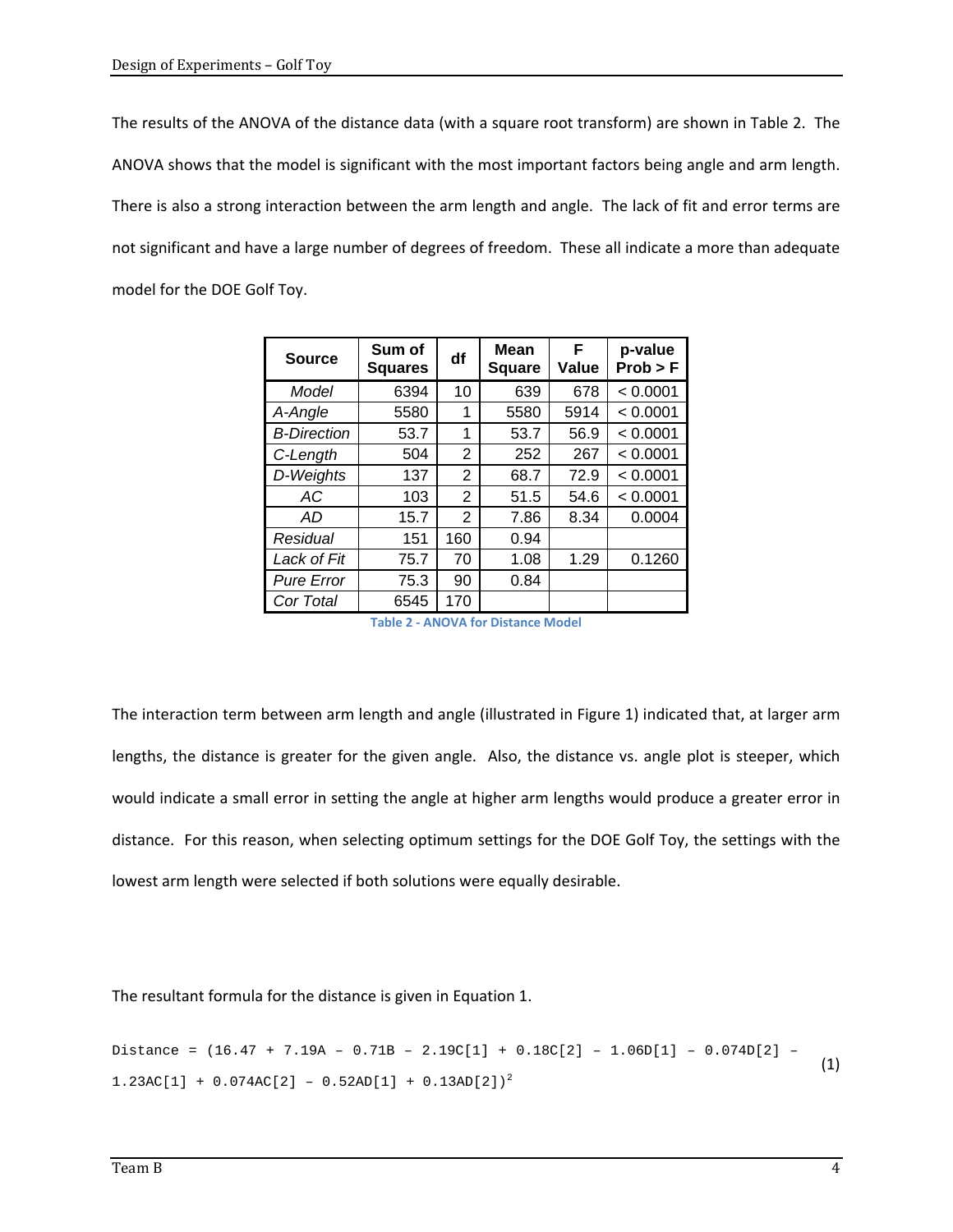

**Figure 1 ‐ Angle‐Length (AC) Interaction**

The actual vs. predicted plot, shown in Figure 2, indicates a good correlation between the selected model and the DOE Golf Toy, but there is considerable scatter in the values. This was noticed while the model was being tested; that, given the same setting, different distances could be achieved. This would indicate that there is some random error in the system that could not be modeled. This random error seemed to be independent from the distance, and would have to be compensated for during the golf tournament.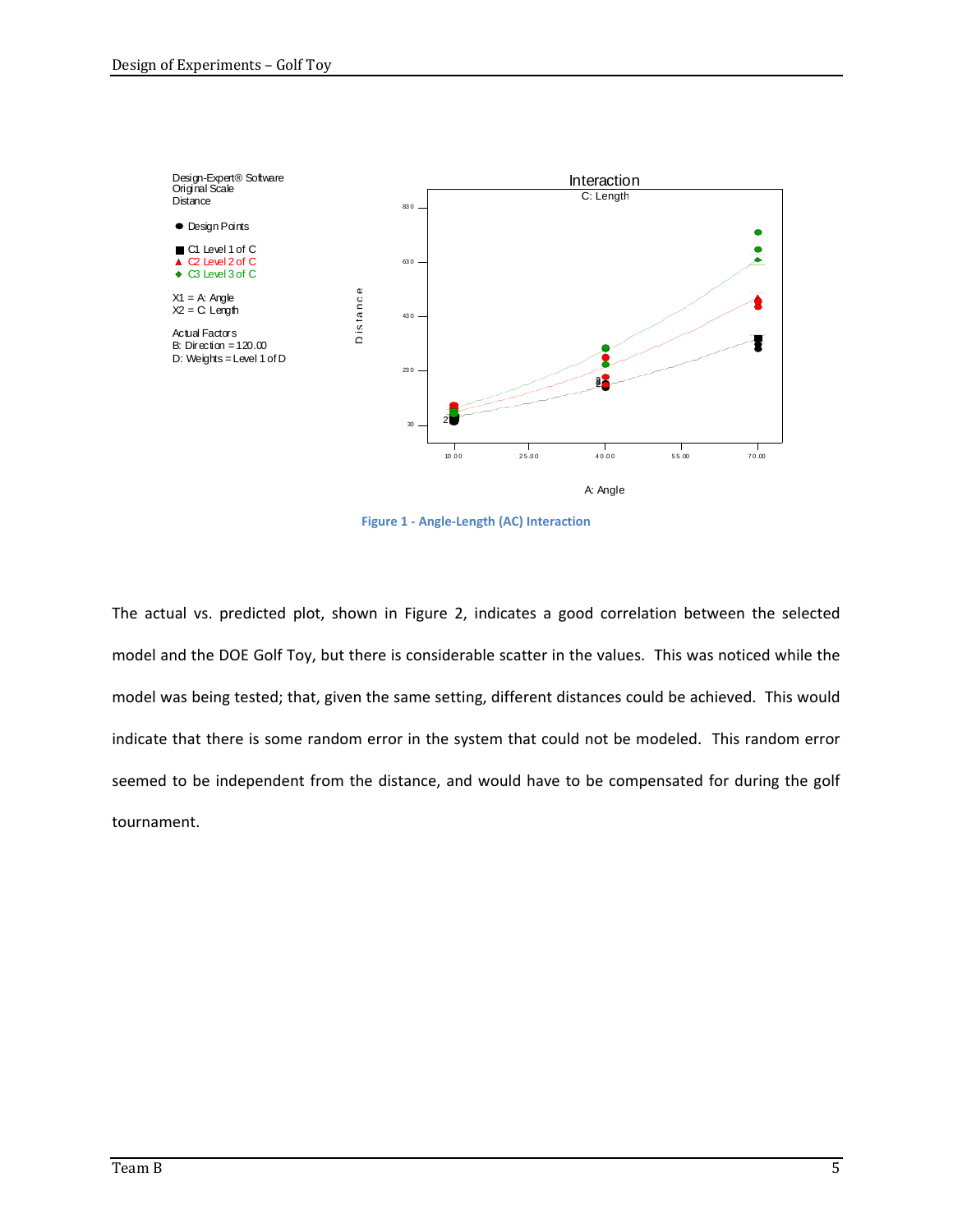

**Figure 2 ‐ Predicted vs Actual Distances**

The deviation data was processed in a similar manner. There were no outliers to be removed from this data set because we replaced the deviation data when the outliers for distance were replaced. The ANOVA is shown in Table 3.

A (y+154)<sup>2.11</sup> power transform was applied to the deviation data and a model was backward-selected on a quadratic process order. The significant terms were found to be A, B, AB, C (based on hierarchy), BC, and  $B^2$ . The lack of fit and error terms were all insignificant and, therefore, the model was determined to be acceptable.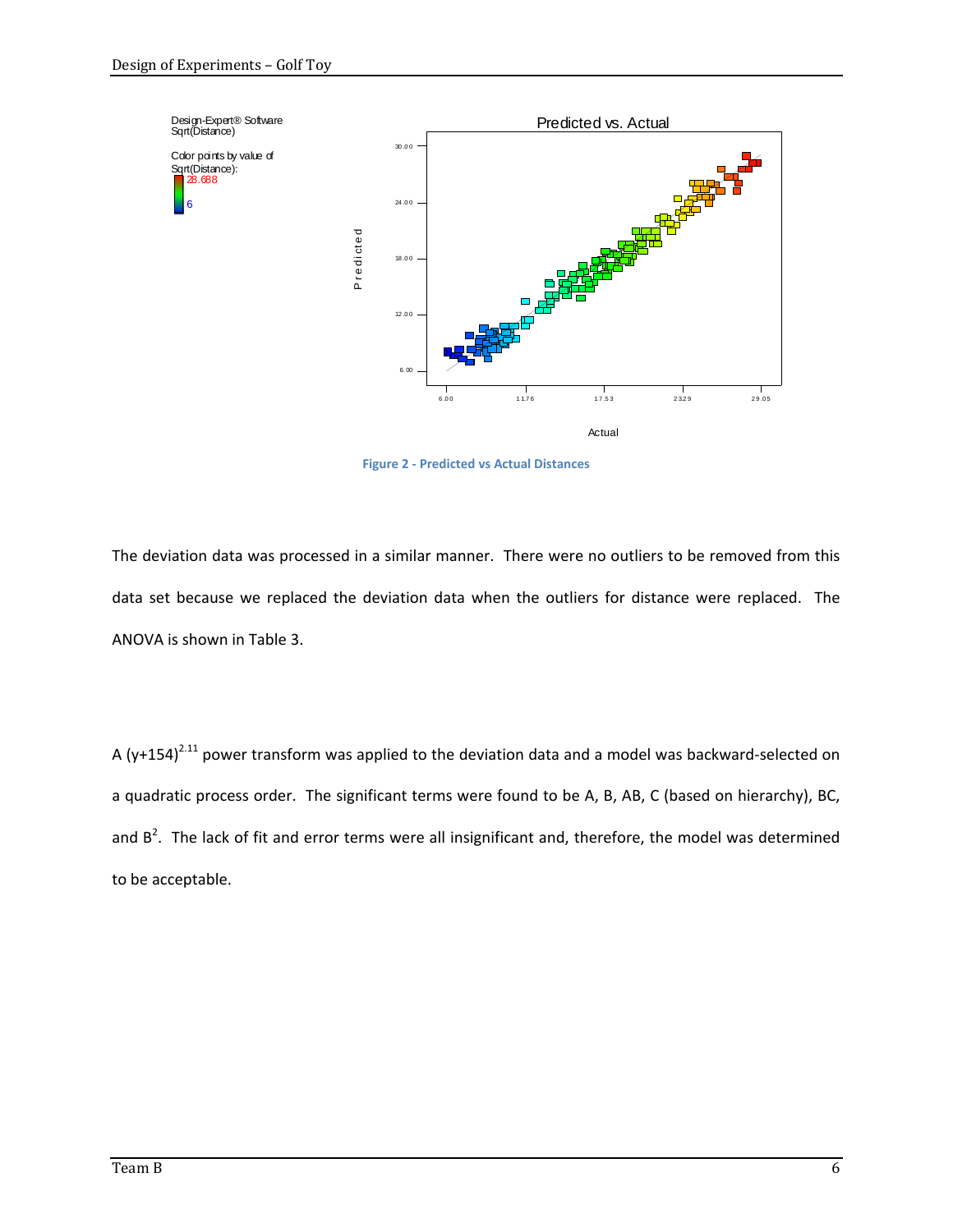| <b>Source</b>      | Sum of<br><b>Squares</b> | df  | <b>Mean</b><br><b>Square</b> | F<br>Value | p-value<br>Prob > F |
|--------------------|--------------------------|-----|------------------------------|------------|---------------------|
| Model              | 15220127562              | 8   | 1902515945                   | 22.24      | < 0.0001            |
| A-Angle            | 472534136                | 1   | 472534136                    | 5.525      | 0.0200              |
| <b>B-Direction</b> | 9451438528               | 1   | 9451438528                   | 110.5      | < 0.0001            |
| C-Length           | 4342581                  | 2   | 2171291                      | 0.025      | 0.9749              |
| AB                 | 1886717751               | 1   | 1886717751                   | 22.06      | < 0.0001            |
| ВC                 | 1024305157               | 2   | 512152579                    | 5.988      | 0.0031              |
| $R^2$              | 2380789408               | 1   | 2380789408                   | 27.84      | < 0.0001            |
| Residual           | 13855575237              | 162 | 85528242                     |            |                     |
| Lack of Fit        | 6585476555               | 72  | 91464952                     | 1.132      | 0.2866              |
| <b>Pure Error</b>  | 7270098682               | 90  | 80778874                     |            |                     |
| Cor Total          | 29075702800              | 170 |                              |            |                     |

Even though the model was found to be significant, the actual vs. predicted plot (shown in Figure 3) did not display a very good correlation. It was decided that, when selecting the actual deviation, the magnitude of the value should be considered, as well as the deviation calculated at other solution points. For example, if other solution points show a deviation of 15 cm, while the chosen solution has a deviation of 50 cm, then it should be considered that the chosen solution has over‐predicted the deviation.



**Figure 3 ‐ Predicted vs Actual Deviation**